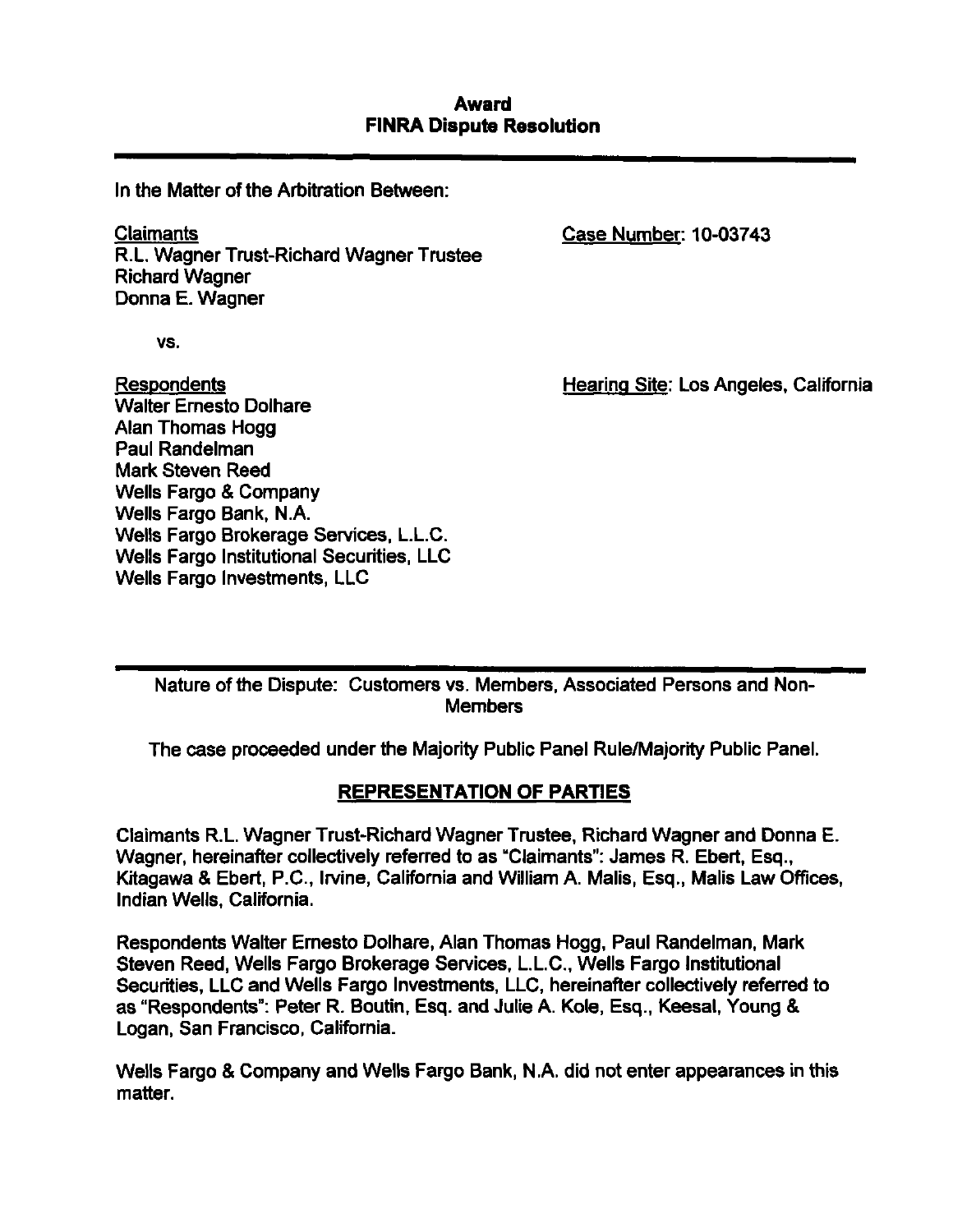FINRA Dispute Resolution Arbitration No. 10-03743 Award Page 2 of 8

# **CASE INFORMATiON**

Statement of Claim filed on or about: August 16, 2010

Claimants signed Submission Agreements: August 13, 2010

Amended Statement of Claim filed on or about: November 14, 2010

Second Amended Statement of Claim filed on or about: July 25, 2011

Statement of Answer filed by Respondents on or about: September 6, 2010

Respondents Walter Ernesto Dolhare and Mark Steven Reed signed Submission Agreements: October 27, 2010

Respondent Paul Randelman signed the Submission Agreement: October 28, 2010

Respondent Alan Thomas Hogg signed the Submission Agreement: November 1, 2010

Respondent Wells Fargo Brokerage Services, L.L.C. signed the Submission Agreement: November 1, 2010

Respondent Wells Fargo Institutional Securities, LLC signed the Submission Agreement: November 1, 2010

Statement of Answer to the Amended Statement of Claim filed by Respondents Wells Fargo Brokerage Sen/ices, L.L.C, Wells Fargo Institutional Securities, LLC and Wells Fargo Investments, LLC on or about: December 22, 2010

Wells Fargo Investments, LLC did not sign a Submission Agreement.

# **CASE SUMMARY**

Claimants asserted the following causes of action in the Statement of Claim: misrepresentation; omissions; financial discrimination; inconsistent practices; and breach of fiduciary responsibilities. In the Amended Stetement of Claim, Claimants added the following causes of action: conspiracy to commit fraud and fraud. In addition. Claimants added Wells Fargo & Company and Wells Fargo Bank, N.A. as Respondents and dismissed, with prejudice. Respondents Walter Ernesto Dolhare, Alan Thomas Hogg, Paul Randelman and Mark Steven Reed. In Claimants' Second Amended Statement of Claim they added Richard Wagner as a Claimant. The causes of action relate to Claimants' investment in Auction Rate Securities ("ARS").

Unless specifically admitted in their Answers, Respondents denied the allegations made in the Statement of Claim and Amended Statement of Claim and asserted various affirmative defenses.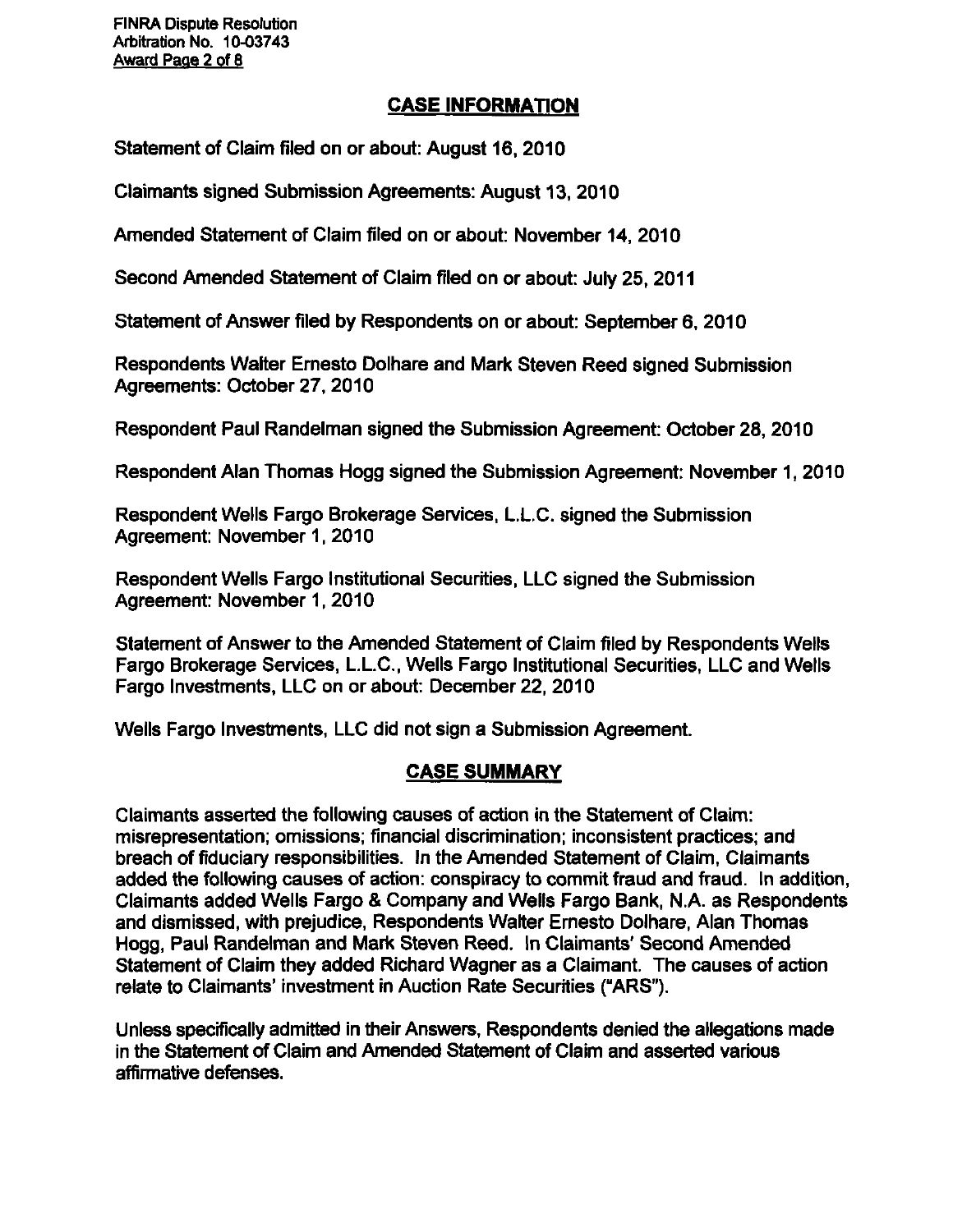# **RELIEF REQUESTED**

In the Statement of Claim, Claimants requested:

- 1. Full reimbursement at face value of ARS positions held in the R.L. Wagner Trust in the amount of \$1,450,000.00;
- 2. Full reimbursement at face value of ARS positions held in the Donna Wagner account in the amount of \$1,825,000.00;
- 3. Filing fees; and
- 4. Legal expenses.

In the Amended Statement of Claim and Second Amended Statement of Claim, Claimants requested:

- 1. General damages in an amount to be proven at the hearing;
- 2. Interest at the maximum legal rate;
- 3. Legal fees;
- 4. Punitive damages;
- 5. Costs; and
- 6. Such other and further relief as the Panel may deem just and proper.

At the close of the hearing. Claimants made an additional request for rescission of all securities transactions.

In their Answers to the Statement of Claim and Amended Statement of Claim, Respondents requested:

- 1. Claimants' claims be dismissed in their entirety with prejudice;
- 2. Costs;
- 3. Expungement of this matter from the Central Registration Depository ("CRD") records of Respondents Walter Ernesto Dolhare, Alan Thomas Hogg, Paul Randelman and Mark Steven Reed; and
- 4. Such other and further relief as the Panel deems appropriate.

# **OTHER ISSUES CONSIDERED AND DECIDED**

The Arbitrators acknowledge that they have each read the pleadings and other materials filed by the parties.

Respondent Wells Fargo Investments, LLC did not file with FINRA Dispute Resolution a property executed Submission Agreement, but is required to submit to arbitration pursuant to the Code of Arbitration Procedure (the "Code") and having answered the claim, appeared and testified at the hearing, is bound by the determination of the Panel on all issues submitted.

Wells Fargo & Company and Wells Fargo Bank, N.A. are not members of FINRA and did not voluntarily submit to arbitration. Therefore, the Panel made no determination with respect to Claimants' claims against Wells Fargo & Company and Wells Fargo Bank, N.A.

By joint stipulation dated November 14, 2010, the parties agreed to move the hearing location from Seattle, Washington to Los Angeles, California.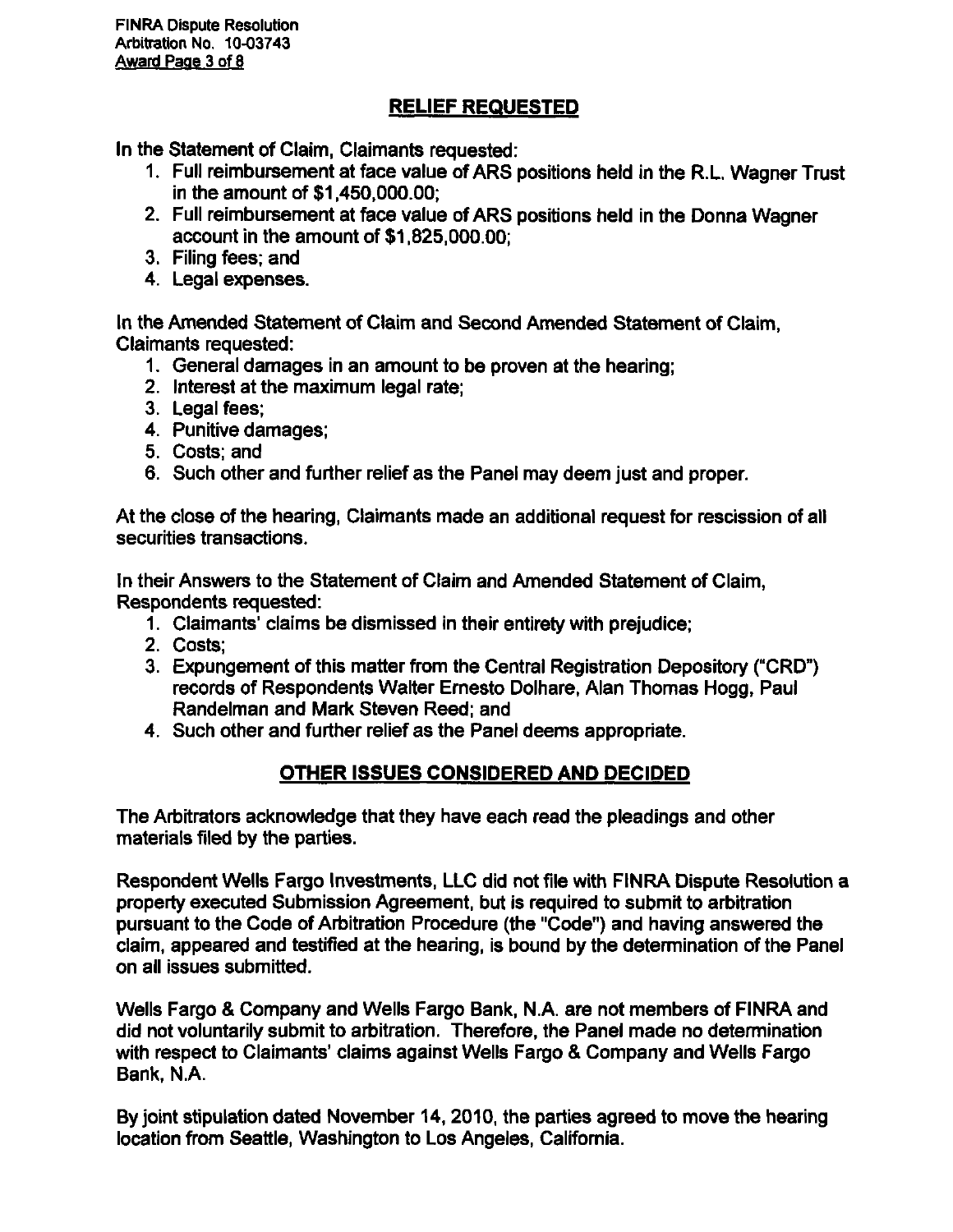FINRA Dispute Resolution Arbitration No. 10-03743 Award Page 4 of 8

On December 22, 2010, Respondents submitted a Motion to Dismiss Claimants' Claims. On February 28, 2011, Claimants submitted a response opposing Respondents' motion. On March 10, 2011, Respondents submitted a reply in further support of their motion. The Panel held a prehearing conference on July 8, 2011 to hear oral arguments on Respondents' Motion to Dismiss. By Order dated July 8, 2011, the Panel denied Respondents' Motion to Dismiss Claimants' Claims.

On July 25, 2011, Claimants submitted a Second Amended Statement of Claim. On August 4, 2011, Claimants submitted the parties' Joint Stipulation to Permit the Claimants to File a Second Amended Statement of Claim. By Order dated August 23, 2011, the Panel accepted the parties' stipulation.

By letter dated April 26, 2012, Respondente advised FINRA Dispute Resolution that they withdrew Respondents Walter Ernesto Dolhare, Alan Thomas Hogg, Paul Randelman and Mark Steven Reed's requeste for expungement.

The parties have agreed that the Award in this matter may be executed in counterpart copies or that a handwritten, signed Award may be entered.

### **FINDINGS**

The Panel found that the evidence did not support a finding of fraud on the part of Respondents or their associated person Patricia McArthur. However, Claimants were not treated fairly by Respondents and there was a breach of fiduciary duty and a breach of contract by Respondents Wells Fargo Brokerage Services, L.L.C. and its successor by merger. Wells Fargo Institutional Securities, LLC, in excluding Claimants from participation in the settlement made between Respondents and the State of California, as refiected in Respondents' Exhibit 77.

#### **AWARD**

After considering the pleadings, the testimony and evidence presented at the hearing, the Panel has decided in full and final resolution of the issues submitted for detennination as follows:

1. Respondent Wells Fargo Brokerage Services, L.L.C. and its successor by merger. Respondent Wells Fargo Institutional Securities, LLC, shall repurchase from Claimant Richard Wagner, individually and as trustee of the R.L. Wagner Trust, and Claimant Donna E. Wagner, respectively, the following securities owned by them within thirty (30) days from the date of the award. The securities at issue include:

| <b>R.L. Wagner Trust</b>                             |          |              |
|------------------------------------------------------|----------|--------------|
| Description                                          | Quantity | Cost         |
| Invesco VKM Select Sector Muni Trust - Series C 22.0 |          | \$550,000.00 |
| Invesco VKM Trust Invt. Grade Muni - Series H        | 12 O     | \$300,000.00 |
| Donna E. Wagner                                      |          |              |
| <b>Description</b>                                   | Quantity | Cost         |
| Eaton Vance Senior Floating - Series E               | 4.0      | \$100,000.00 |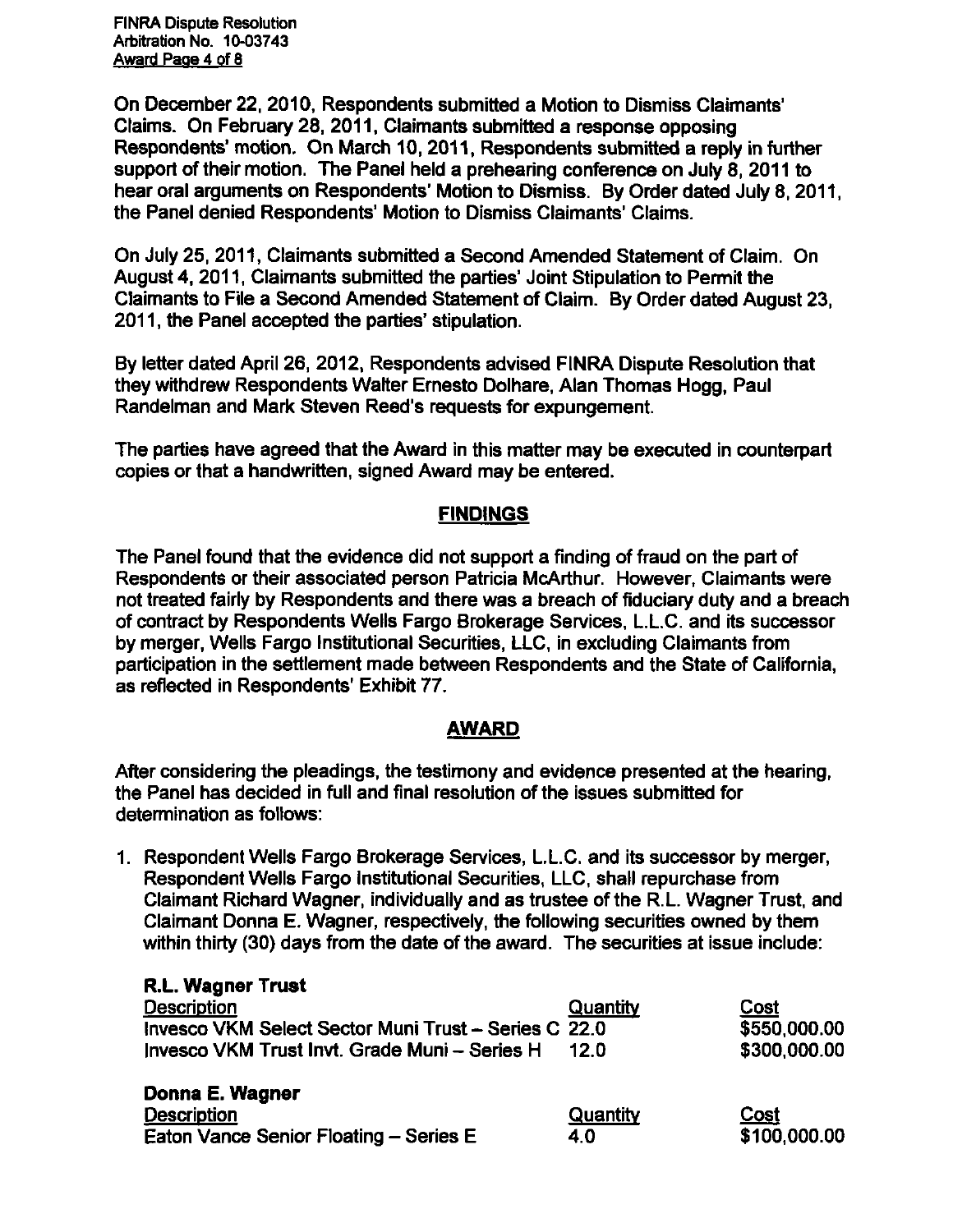| PIMCO Corp. Inc. Fund – Cum Pfd – Series F              | 14.0    | \$350,000.00 |
|---------------------------------------------------------|---------|--------------|
| PIMCO Income Strategy - Series M                        | 6.0     | \$150,000.00 |
| Hawaii St. Dept. Budget & Fin. Queens Hit Sys A 550,000 |         | \$550,000.00 |
| IN Hith Fac. Find Ath Hosp RV                           | 225,000 | \$225,000.00 |

The purchase shall be at the cost figures stated above, without discount or premium, and shall be paid in lawful currency of the United States of America. Contemporaneous with payment. Claimants shall execute and deliver to Respondents all documents necessary to effectuate the transfer of the securities to Respondents or their nominee. The obligation of Respondents Wells Fargo Brokerage Services, L.L.C. and Wells Fargo Institutional Securities, LLC hereunder shall be joint and several.

- 2. Respondent Wells Fargo Brokerage Services, L.L.C. and its successor by merger. Respondent Wells Fargo Institutional Securities, LLC, shall pay to Claimant Donna E. Wagner the total sum of \$6,000.00 in lawful currency of the United States of America within thirty (30) days from the date of the award. This payment is for the disposition below cost of the Grand Traverse security. The obligation of Respondents Wells Fargo Brokerage Services, L.L.C. and Wells Fargo Institutional Securities, LLC hereunder shall be joint and several.
- 3. Claimants' claims against Respondent Wells Fargo Investments, LLC are denied.
- 4. Any and all relief not specifically addressed herein, including punitive damages, is denied.
- 5. The Arbitrators have provided an explanation of their decision in this Award. The explanation is for the information of the parties only and is not precedential in nature.

#### **FEES**

**Pursuant to the Code, the following fees are assessed:** 

#### **Filing**

FINRA Dispute Resolution assessed a filing fee\* for each claim: Initial Claim Filing fee  $= $ 1,800.00$ 

\*The filing fee is made up of a non-refundable and a refundable portion.

#### **Member Fees**

Member fees are assessed to each member firm that is a party in these proceedings or to the member firm(s) that employed the associated person(s) at the time of the event(s) giving rise to the dispute. Accordingly, as parties. Wells Fargo Brokerage Services, L.L.C, Wells Fargo Institutional Securities, LLC and Wells Fargo Investments, LLC are assessed the following:

| Wells Fargo Brokerage Services, L.L.C. |                |
|----------------------------------------|----------------|
| <b>Member Surcharge</b>                | $= $2,800.00$  |
| <b>Pre-Hearing Processing Fee</b>      | $=$ \$750.00   |
| <b>Hearing Processing Fee</b>          | $=$ \$2,200,00 |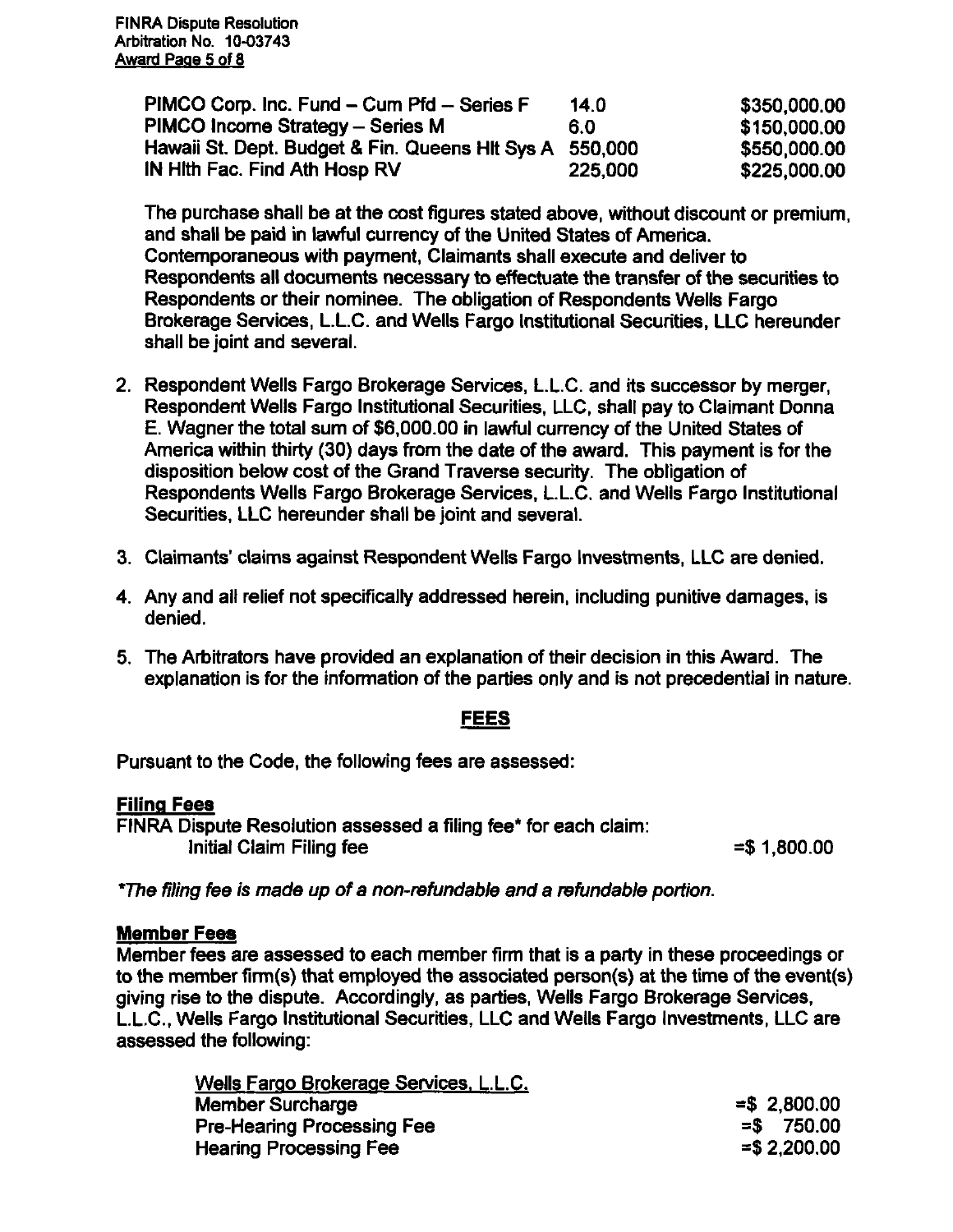| <b>Wells Fargo Institutional Securities, LLC</b>                                                       |               |
|--------------------------------------------------------------------------------------------------------|---------------|
| <b>Member Surcharge</b>                                                                                | $= $2,800.00$ |
| <b>Pre-Hearing Processing Fee</b>                                                                      | $= $750.00$   |
| <b>Hearing Processing Fee</b>                                                                          | $= $2,200.00$ |
| <b>Wells Fargo Investments, LLC</b>                                                                    |               |
| <b>Member Surcharge</b>                                                                                | $= $2,800.00$ |
| <b>Pre-Hearing Processing Fee</b>                                                                      | $= $750.00$   |
| <b>Hearing Processing Fee</b>                                                                          | $= $2,200.00$ |
| <b>Discovery-Related Motion Fees</b>                                                                   |               |
| Fees apply for each decision rendered on a discovery-related motion.                                   |               |
| One (1) Decision on a discovery-related motion on the papers<br>with $(1)$ one arbitrator $@$ \$200.00 | <b>WAIVED</b> |
| Claimants submitted (1) discovery-related motion                                                       |               |
| Two (2) Decisions on discovery-related motions on the papers                                           |               |
| with $(3)$ three arbitrators $@$ \$600.00                                                              | $= $1,200.00$ |
| Claimants submitted (1) discovery-related motion                                                       |               |
| Respondents submitted (1) discovery-related motion                                                     |               |
| <b>Total Discovery-Related Motion Fees</b>                                                             | $= $1,200.00$ |

- 1. The Panel has assessed \$600.00 of the discovery-related motion fees jointly and severally to Claimants.
- 2. The Panel has assessed \$600.00 of the discovery-related motion fees jointly and severally to Respondents Wells Fargo Brokerage Services, L.L.C. and Wells Fargo Institutional Securities, LLC.

# **Hearing Session Fees and Assessments**

The Panel has assessed hearing session fees for each session conducted. A session is any meeting between the parties and the arbitrator(s), including a pre-hearing conference with the arbitrator(s), that lasts four (4) hours or less. Fees associated with these proceedings are:

| Two (2) Pre-hearing sessions with the Panel @ \$1,000.00/session |                              |           | $= $2,000.00$  |
|------------------------------------------------------------------|------------------------------|-----------|----------------|
| Pre-hearing conferences: May 27, 2011                            |                              | 1 session |                |
|                                                                  | <b>July 8, 2011</b>          | 1 session |                |
| Fifteen (15) Hearing sessions @ \$1,000.00/session               |                              |           | $= $15,000.00$ |
| <b>Hearing Dates:</b>                                            | February 14, 2012 2 sessions |           |                |
|                                                                  | February 15, 2012 2 sessions |           |                |
|                                                                  | February 16, 2012 2 sessions |           |                |
|                                                                  | February 17, 2012 2 sessions |           |                |
|                                                                  | February 22, 2012 2 sessions |           |                |
|                                                                  | February 24, 2012 2 sessions |           |                |
|                                                                  | April 10, 2012 2 sessions    |           |                |
|                                                                  | April 11, 2012 1 session     |           |                |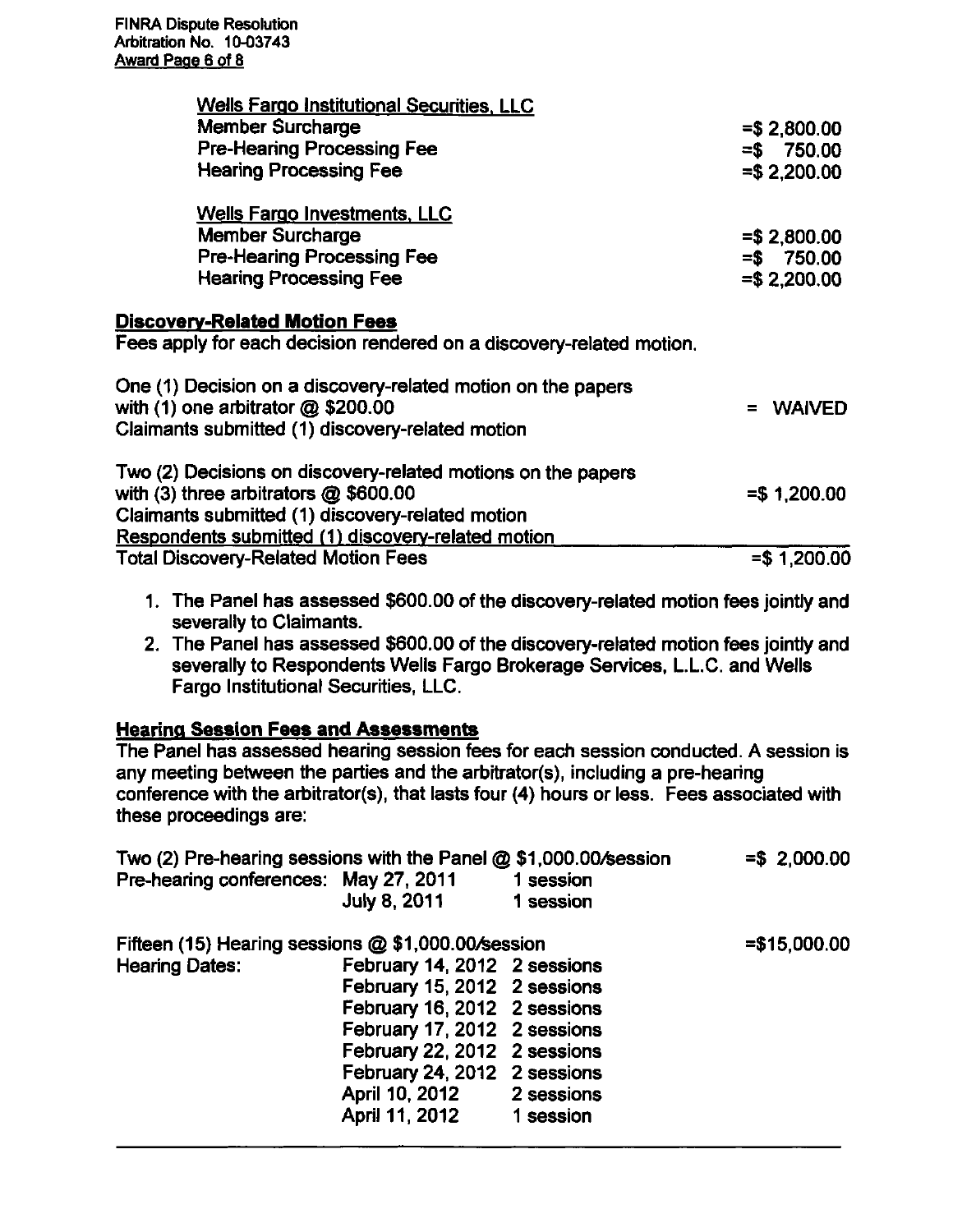Total Hearing Session Fees **Fig. 2001.00 Fig. 2001.00 Fig. 2001.00 Fig. 2001.00** 

- **1. The Panel has assessed \$500.00 of the hearing session fees jointly and severally to Claimante.**
- **2. The Panel has assessed \$16,500.00 of the hearing session fees jointly and severally to Respondents Wells Fargo Brokerage Services, L.L.C. and Wells Fargo Institutional Securities, LLC.**

**All balances are payable to FINRA Dispute Resolution and are due upon receipt.**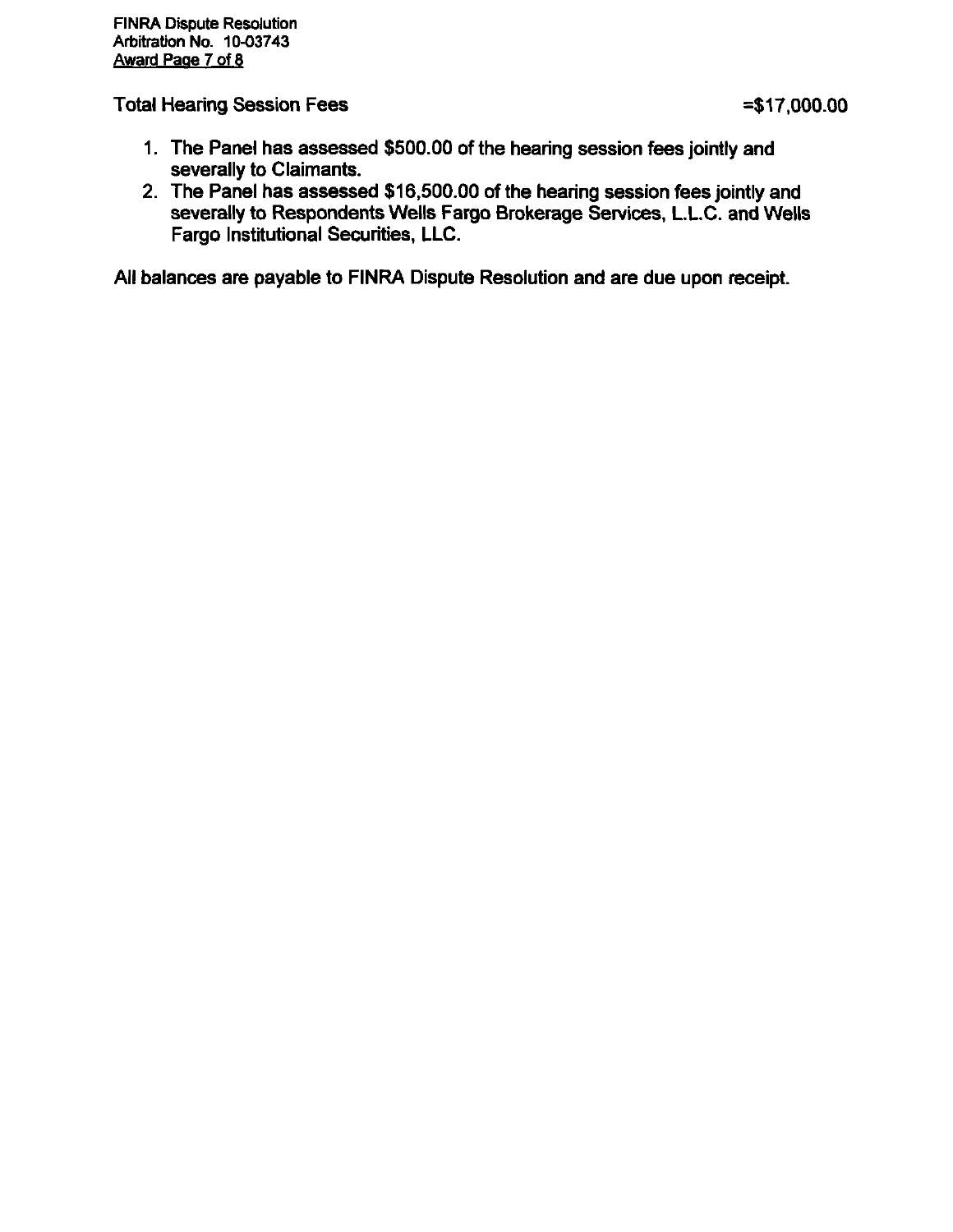#### **ARBITRATION PANEL**

| Richard M. Norman    | $\qquad \qquad$ | Public Arbitrator, Presiding Chairperson |
|----------------------|-----------------|------------------------------------------|
| Gerald F. Corrigan   | $\blacksquare$  | <b>Public Arbitrator</b>                 |
| Kenneth I. Rosenblum | $\blacksquare$  | Non-Public Arbitrator                    |

I, the undersigned Arbitrator, do hereby affirm that I am the individual described herein and who executed this instrument which is my award.

#### **Concurring Arbitrators' Signatures**

Norwan

Richard M. Nonnan Public Arbitrator, Presiding Chairperson

Signature

Gerald F. Corrigan Public Arbitrator

Signature Date

Kenneth I. Rosenblum Non-Public Arbitrator

Signature Date

 $M_{\alpha\gamma}$   $\gamma$   $\partial \partial \lambda$ <br>Date of Service (For FINRA Dispute Resolution office use only)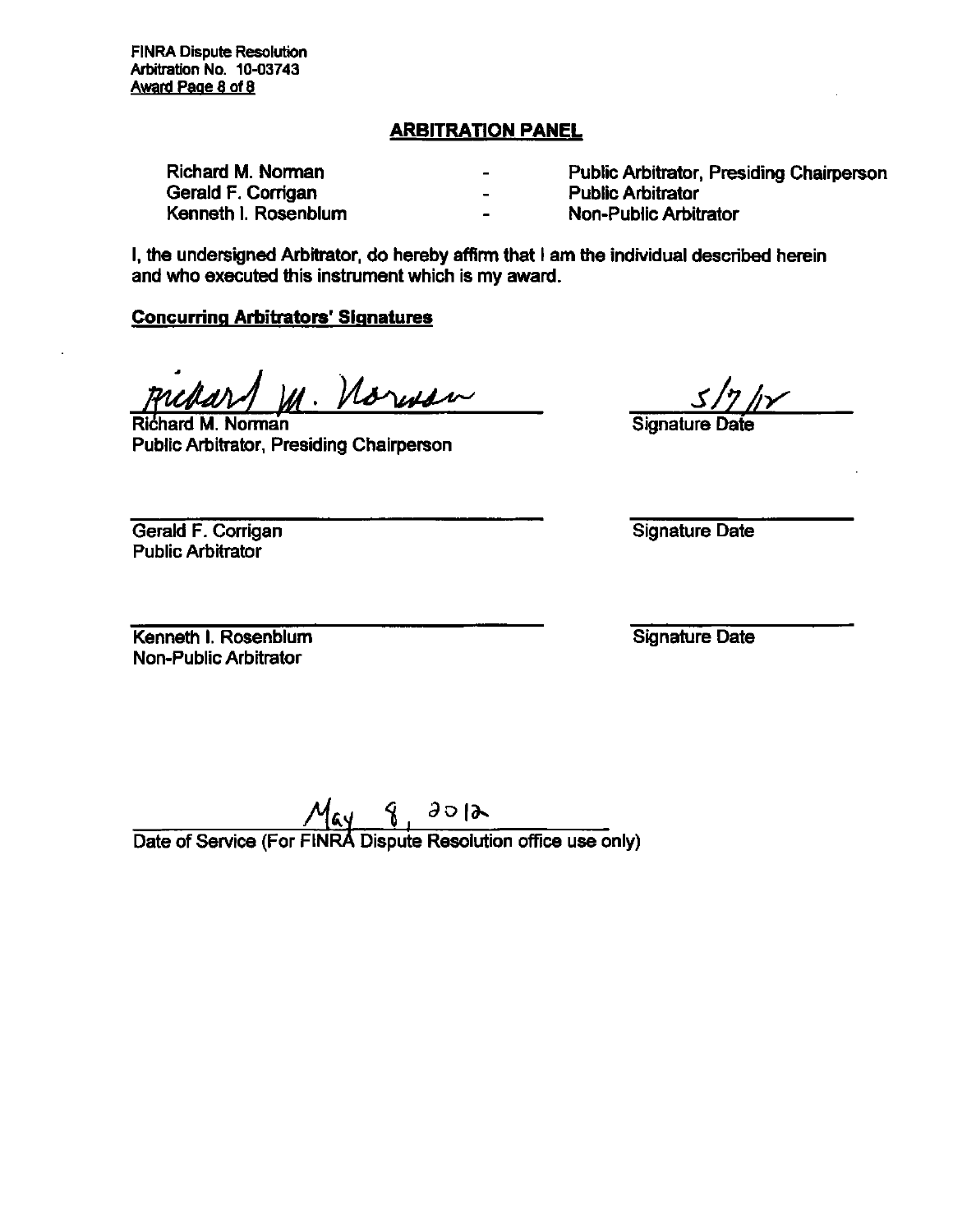**FINRA Dispute Resolution Arbitration No. 10-03743 Award Pace B of 9** 

# **ARBITRATION PANEL**

| Richard M. Norman    |                | Public Arbitrator, Presiding Chairperson |
|----------------------|----------------|------------------------------------------|
| Gerald F. Corrigan   | $\blacksquare$ | <b>Public Arbitrator</b>                 |
| Kenneth I. Rosenblum | $\blacksquare$ | <b>Non-Public Arbitrator</b>             |

**I, the undersigned Arbitrator, do hereby affirni that I am the individual described herein**  and who executed this instrument which is my award.

# **Concurring Arbitrators' Signatures**

**Richard M. Norman Public Artiitrator, Presiding Chairperson** 

**Gerald F. Corrigan Public Arbitrator** 

**Signature Date** 

 $2720.12$ 

**Kenneth 1. Rosenblum Non-Public Arbitrator** 

**Signature Date** 

**Date of Service (For FINRA Dispute Resolution office use only)**